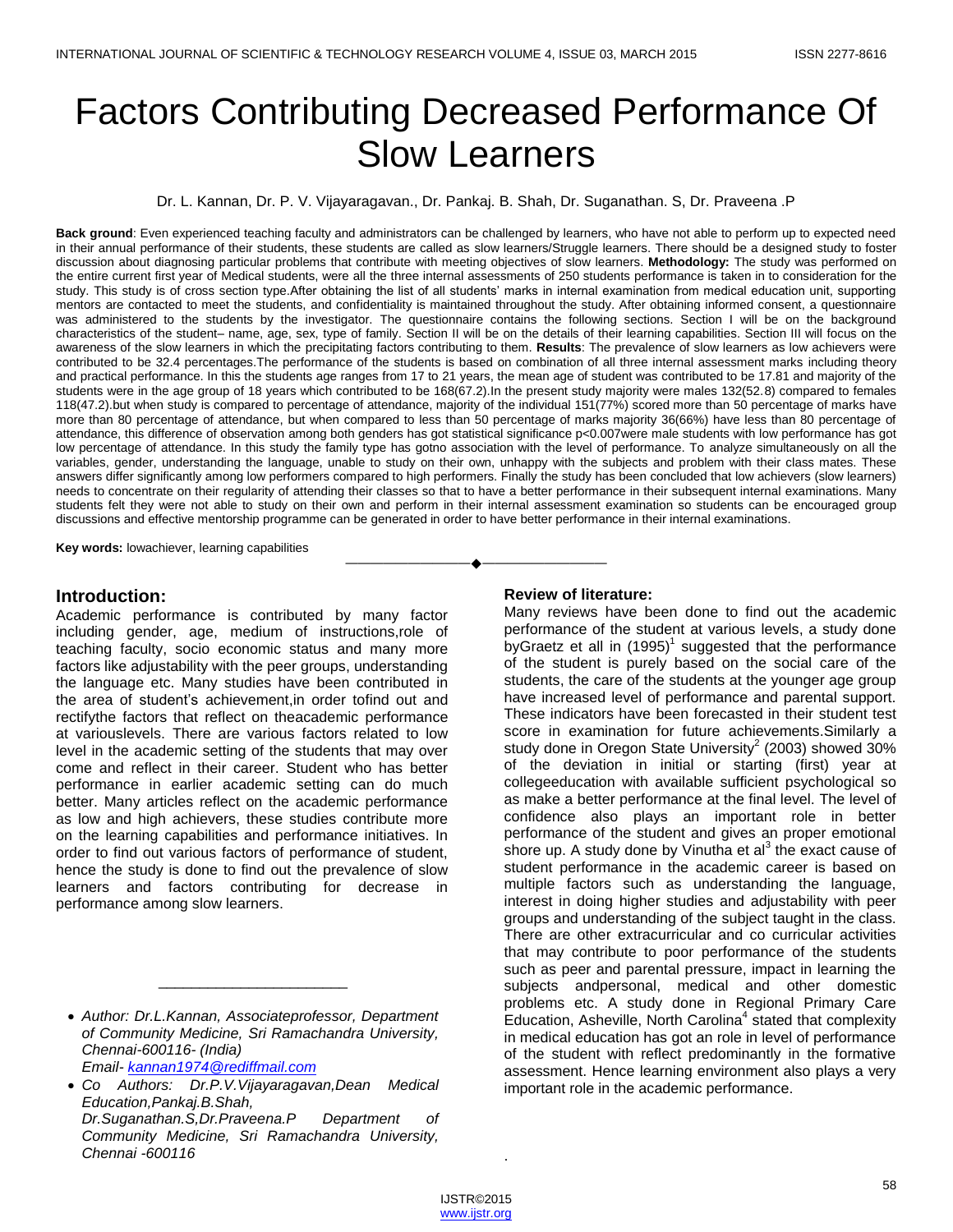#### **Ethical considerations**:

The data was collected only after obtaining written informed consent. The proposal has been approved by the Institutional ethics committee, Sri Ramachandra University.

## **Methodology:**

A cross sectional study designwas performed on the entire current first year MBBS students, were the students performance is taken of all the three internal assessments includes theory and practical performances.

# **Study Population:**

All current first year students will be taken for the study.

#### **Sampling method and sample size:**

Sampling technique is not needed and all individuals of first year MBBS students will be taken for the study which comprised of 250 students. No inclusion and exclusion criteria are needed.

# **Data Collection tools:**

After obtaining the list of students who have secured less than 50% in internal examination from medical education unit, supporting mentors are contacted to meet the students. Confidentiality is maintained throughout the study. After obtaining informed consent, a questionnaire was administered to the students by the investigator. The questionnaire contained the following sections. Section I will be on the background characteristics – name, age, sex, type of family. Section II is on the details of their learning capabilities. Section III will focus on the awareness of the slow learners, precipitating factors contributing to them.Study process was done with the help of questioner as tool and the questions were pertained to the background of information of the study subjects, level of performance andcontributing factor for association of slow learners. Finally the data is evaluated by using SPSS software 16.V to find the possible outcome. This study was done for minimum period of four month from Sep 2015 to Jan 2015

## **Results:**

The prevalence of slow learners as low achievers was contributed to be 32.4 percentages. The performance of the students is based on combination of all three internal assessment marks including theory and practical performance. In this the students age ranges from 17 to 21 years, the mean age of student was contributed to be 17.81 and majority of the students were in the age group of 18 years which contributed to be 168(67.2).In the present study majority were males 132(52.8) compared to females 118(47.2).but when study is compared to percentage of attendance, majority of the individual 151(77%) scored more than 50 percentage of marks have more than 80 percentage of attendance, but when compared to less than 50 percentage of marks majority 36(66%) have less than 80 percentage of attendance, this difference of observation among both genders has got statistical significance p<0.007 were male students with low performance has got low percentage of attendance.Majority of them were from nuclear family which contributed 204(81.6) and remaining of them come from joint family system 41(16.4) and very few belong to other family system 5(2).And when compared to their attendance many who have scored more than 80% of

attendance 165 were from nuclear family and remaining were only 39 who have scored less than 80% of attendance these difference was not statistically significant. When compared with the performance of marks obtained in their internal examination more than 50 percentage of was obtained by students who come from nuclear family which contributed 82.8% when compared to other family system. This differencefamily and their scoring pattern is not statistically significant.







Tabe1.indicates the reason shown by the students in question no: 1, 2, 12, 15, 16 and 20 among low and high achievers who have scored in internal examination that among the low achievers who has scored less than 50 percentage of marks in internal examination have promptly agreed the to the reason for their low performance, these difference of observation is statistically significant p<0.005.

| <b>Table: 1</b> Responses and analysis of each variable |                                                |  |
|---------------------------------------------------------|------------------------------------------------|--|
|                                                         | according to level of performances of students |  |

| Variables                                              | Response<br>s                       | < 50%                           | $>50\%$                         | p-<br>value |
|--------------------------------------------------------|-------------------------------------|---------------------------------|---------------------------------|-------------|
| Q1- problem<br>ın<br>understandin<br>g the<br>language | Agree<br>Neutral<br>Disagree        | 14(60.9)<br>9(56.3)<br>58(27.5) | 9(39.1)<br>7(43.8)<br>153(72.5) | 0.001       |
| Q2-interest<br>in doing<br>Medicine                    | Agree<br>Neutral<br>Disagree        |                                 | 3(100)<br>7(43.8)<br>159(68.8)  | 0.056       |
| Q3- parents<br>forced                                  | Agree<br><b>Neutral</b><br>Disagree | 2(50)<br>7(38.9)<br>72(31.6)    | 2(50)<br>11(61.1)<br>156(68.4)  | 0.612       |
| Q4- anxious                                            | Agree                               |                                 | 45(63.3)                        | 0.729       |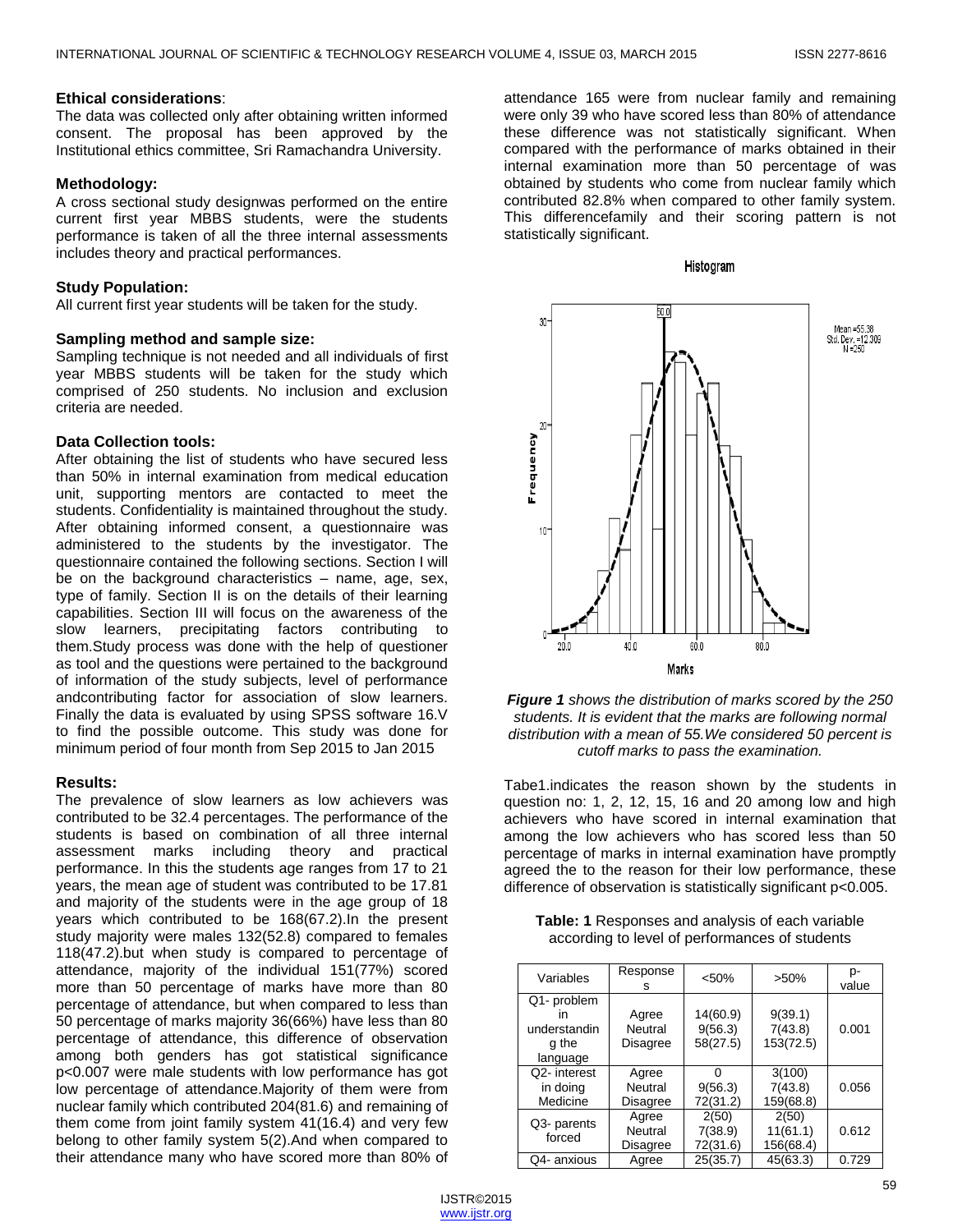|                    | Neutral         | 22(32.8)              | 45(67.2)  |       |  |
|--------------------|-----------------|-----------------------|-----------|-------|--|
|                    | Disagree        | 34(30.1)              | 79(69.9)  |       |  |
| Q5-                | Agree           | 10(43.5)              | 13(56.5)  |       |  |
| accustomed         | Neutral         | 25(36.2)              | 44(63.8)  | .282  |  |
| to the food        | Disagree        | 46(29.1)              | 112(70.9) |       |  |
| Q6- helped         | Agree           | 29(36.3)              | 51(63.8)  |       |  |
| by my              | Neutral         | 23(32.4)              | 48(62.6)  | .613  |  |
| seniors            | <b>Disagree</b> | 29(29.3)              | 70(70.7)  |       |  |
| Q7- afraid of      | Agree           | 40(36.4)              | 70(63.6)  |       |  |
| failing in the     | Neutral         | 22(31.4)              | 48(68.6)  | .427  |  |
| exams              | Disagree        | 19.(27.1)             | 51(72.9)  |       |  |
| Q8-                |                 |                       |           |       |  |
| problems           | Agree           | 4(16.7)               | 20(83.3)  |       |  |
| with my            | Neutral         | 6(23.1)               | 20(76.9)  | 0.099 |  |
| classmates/r       | Disagree        | 71(35.5)              | 129(64.5) |       |  |
| oom mates          |                 |                       |           |       |  |
| Q9- don't          |                 |                       |           |       |  |
| understand         | Agree           | 8(40)                 | 12(60)    |       |  |
| what is            | Neutral         | 23(38.3)              | 37(61.7)  | 0.335 |  |
|                    |                 | 50(29.4)              | 120(70.6) |       |  |
| taught in<br>class | Disagree        |                       |           |       |  |
|                    |                 |                       |           |       |  |
| Q10- not           | Agree           | 818(40.9              | 26(59.1)  |       |  |
| able to take       | Neutral         |                       | 31(62.0)  | 0.181 |  |
| notes              | Disagree        | 19(38.0)              | 112(71.8) |       |  |
|                    |                 | 44(28.2)              |           |       |  |
| Q11- don't         |                 |                       |           |       |  |
| find the           | Agree           | 12(52.2)              | 11(47.8)  |       |  |
| environment        | Neutral         | 14(29.8)              | 33(70.2)  | 0.104 |  |
| conducive to       | Disagree        | 55(30.6)              | 125(69.4) |       |  |
| study              |                 |                       |           |       |  |
| Q12-feel           | Agree           | $\overline{17(47.2)}$ | 19(52.8)  |       |  |
| sick often         | Neutral         | 18(36)                | 32(64)    | 0.074 |  |
|                    | Disagree        | 46(28.2)              | 117(71.8) |       |  |
| Q13-. I feel       | Agree           | 9(27.3)               | 24(72.7)  |       |  |
| unhappy            | Neutral         | 9(25.7)               | 26(74.3)  | .468  |  |
|                    | Disagree        | 63(34.6)              | 119(65.4) |       |  |
| Q14-. I feel       | Agree           | 9(52.9)               | 8(47.1)   |       |  |
| threatened         | Neutral         | 13(34.2)              | 25(65.8)  | 0.143 |  |
|                    | Disagree        | 58(29.9)              | 136(70.1) |       |  |
| Q15-I don't        | Agree           | 10(58.8)              | 7(41.2)   |       |  |
| belong to the      | Neutral         | 12(32.4)              | 25(67.6)  | 0.053 |  |
| group              | Disagree        | 59(30.1)              | 137(69.9) |       |  |
| Q16- not           | Agree           | $\overline{17}(51.5)$ | 16(48.5)  |       |  |
| able to study      | Neutral         | 15(48.4)              | 16(51.6)  | 0.002 |  |
| on my own          | Disagree        | 49(26.3)              | 137(73.7) |       |  |
| Q17- need          | Agree           | 20(39.2)              | 31(60.8)  |       |  |
| additional         | Neutral         | 20(32.3)              | 42(67.7)  | 0.481 |  |
| help in            | Disagree        | 41(29.9)              | 96(70.1)  |       |  |
| learning           |                 |                       |           |       |  |
| Q18- not           | Agree           | 13(35.1)              | 24(64.9)  |       |  |
| confident          |                 |                       | 34(63)    |       |  |
| regarding the      | Neutral         | 20(37)                |           | 0.603 |  |
| subject            | Disagree        | 48(30.2)              | 111(69.8) |       |  |
| Q19- I don't       | Agree           | 6(46.2)               | 7(53.8)   |       |  |
| understand         | Neutral         | 19(39.6)              | 29(60.4)  | 0.233 |  |
| what is read       | Disagree        | 56(29.6)              | 133(70.4) |       |  |
| Q20-feel           | Agree           | 20(46.5)              | 23(53.5)  |       |  |
| frustrated as      | Neutral         | 21(34.4)              | 40(65.6)  | 0.058 |  |
| I can't study      | Disagree        | 40(27.4)              | 106(72.6) |       |  |

| Table 2. Mean scores of different performance compared |  |
|--------------------------------------------------------|--|
| among low and high achievers.                          |  |

| Variables                                       | < 50%<br>$N = 81$<br>Mean(SD) | $>50\%$<br>$N = 169$<br>Mean(SD) | Р.<br>value |
|-------------------------------------------------|-------------------------------|----------------------------------|-------------|
| Q1- problem in<br>understanding the<br>language | 3.9(1.22)                     | 4.49(.914)                       | 0.005       |
| Q2-interest in<br>doing Medicine                | 4.5(6.9)                      | 4.70(.662)                       | .049        |
| Q3- parents forced                              | 4.4(.808)                     | 4.73(.632)                       | .008        |
| Q4- anxious                                     | 3.06(1.307)                   | 3.38(1.268)                      | .063        |

| Q5- accustomed to<br>the food                            | 3.67(1.107)    | 3.97(1.049)  | .036 |
|----------------------------------------------------------|----------------|--------------|------|
| Q6- helped by my<br>seniors                              | 3.12(1.239)    | 3.29(1.222)  | .316 |
| Q7- afraid of failing<br>in the exams                    | 2.58(1.312)    | 2.94((1.262) | .038 |
| Q8- problems with<br>my<br>classmates/room<br>mates      | 4.3(.858)      | 4.11((1.091) | .171 |
| Q9-don't<br>understand what is<br>taught in class        | 3.74(.919)     | 4.02((.960)  | .031 |
| Q10- not able to<br>take notes                           | 3.46(1.162)    | 3.85(1.155)  | .013 |
| Q11- don't find the<br>environment<br>conducive to study | 3.98(1.084)    | 4.05(0.931)  | .052 |
| Q12-feel sick<br>often                                   | 3.90(1.165)    | 3.92(1.107)  | .015 |
| Q13-. I feel<br>unhappy                                  | 3.98(1.084)    | 4.00(1.160)  | .872 |
| $\overline{Q14}$ . I feel<br>threatened                  | 3.90(1.165)    | 4.30(0.910)  | .004 |
| Q15-1 don't<br>belong to the<br>group                    | 3.91(1.153)    | 4.30(0.870)  | .004 |
| Q16- not able to<br>study on my own                      | $-3.59(1.233)$ | 4.25(1.011)  | .000 |
| Q17-need<br>additional help in<br>learning               | 3.37(1.249)    | 3.74(1.161)  | .023 |
| Q18- not confident<br>regarding the<br>subject           | 3.57(1.139)    | 3.87(1.121)  | .049 |
| Q19-1 don't<br>understand what is<br>read                | 3.78(0.935)    | 4.18(0.882)  | .001 |
| Q <sub>20</sub> -feel<br>frustrated as I<br>can't study  | 3.31(1.291)    | 3.79(1.150)  | .003 |

Table2 shows the mean scores of different performance compared among low and high achievers, It has been showed in the question 1,3,14,15,16,19 and 20 that among the low and high achievers both have agreed to the reasons quoted in these questions which ranges from 3.3.06 -3.92 and these differences is found to have statistically significant p<0.005.

#### **Table-3**Binary logistic regression model

| Variables | β      | S.E of<br>ß | Exponential<br>β | Wald<br>test | Signific<br>ance |
|-----------|--------|-------------|------------------|--------------|------------------|
| Sex       | $-642$ | .303        | .526             | 4.506        | 0.034            |
| Q1        | $-562$ | .240        | .570             | 5.474        | 0.019            |
| Q8        | $-676$ | .297        | 1.966            | 5.180        | 0.023            |
| Q12       | $-537$ | .217        | .584             | 6.130        | 0.013            |
| Q13       | .439   | .246        | 1.551            | 3.185        | 0.074            |
| Q16       | $-674$ | .212        | .509             | 10.12        | 0.001            |
| Constant  | 1.765  | 1.117       | 5.844            | 2.499        | 0.114            |